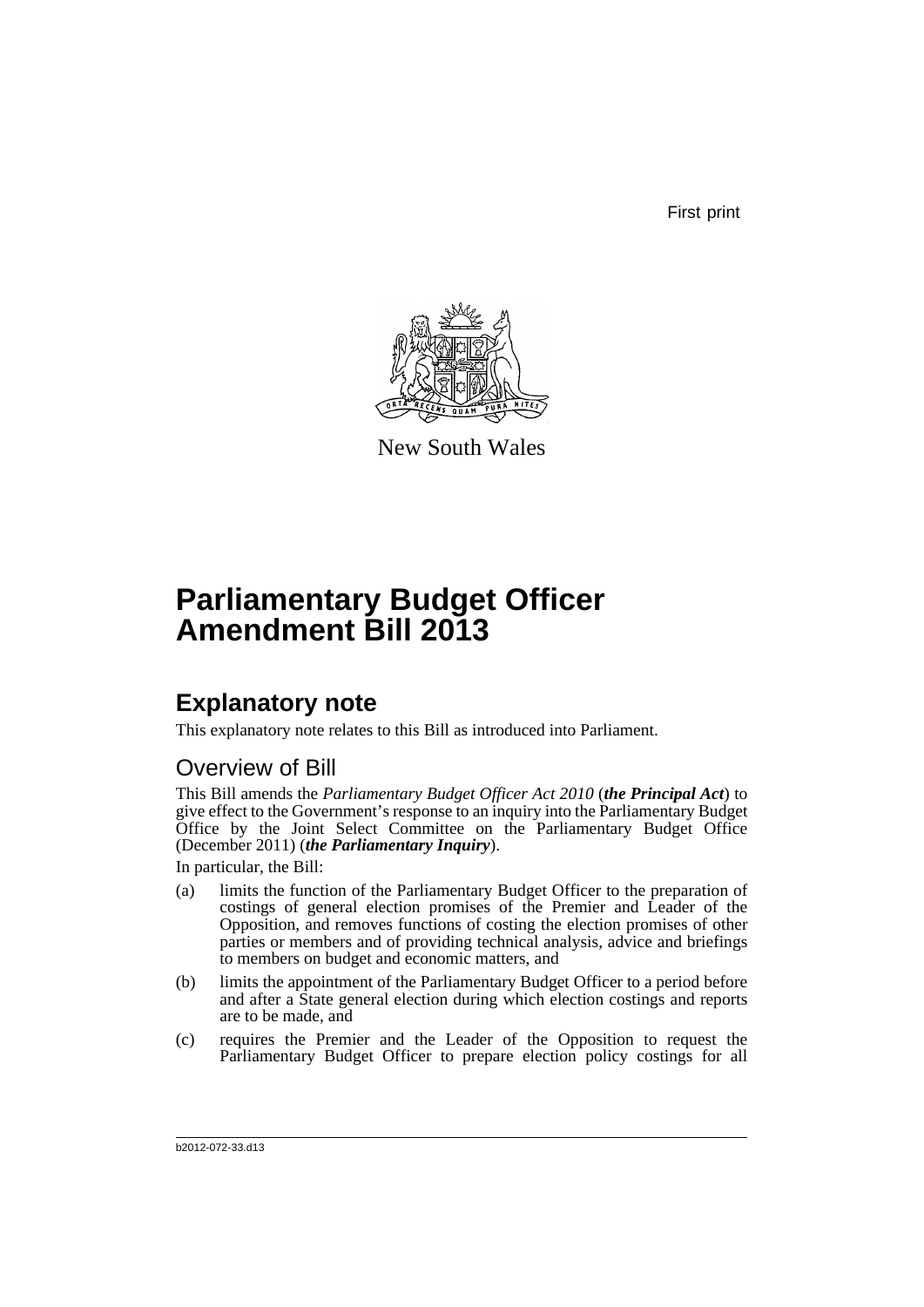Explanatory note

general election promises that are likely to impact on the current and relevant forward budget estimates, and

- (d) authorises the Parliamentary Budget Officer to publicly release more than one budget impact statement prior to the State general election, and
- (e) clarifies that a budget impact statement of all the costed policies of the Premier and Leader of the Opposition must show the budgetary impact of all costed policies on a specified core set of financial indicators, and
- (f) makes a number of other amendments in relation to the reporting and parliamentary review arrangements of the Parliamentary Budget Officer.

### Outline of provisions

**Clause 1** sets out the name (also called the short title) of the proposed Act.

**Clause 2** provides for the commencement of the proposed Act on the date of assent to the proposed Act.

### **Schedule 1 Amendment of Parliamentary Budget Officer Act 2010 No 83**

#### **Amendment relating to recommendation 1 of Parliamentary Inquiry**

**Schedule 1 [14]** gives effect to the recommendation that parliamentary leaders be required to submit all of their publicly announced election promises (that are likely to impact on the budget estimates) for costing by the Parliamentary Budget Officer. A parliamentary leader will be required to advise the Parliamentary Budget Officer in writing on the fifth last day before the election that all those promises have been submitted.

#### **Amendments relating to recommendation 2 of Parliamentary Inquiry**

**Schedule 1 [4] and [5]** give effect to the recommendation that the Parliamentary Budget Officer be appointed before each State general election (commencing 1 September before a general election due in March of the following year). The appointment will end within 3 months after the general election. Currently the Parliamentary Budget Officer is appointed for a period of between 4 and 9 years. **Schedule 1 [6] and [7]** make consequential amendments.

#### **Amendments relating to recommendation 3 of Parliamentary Inquiry**

**Schedule 1 [8]** gives effect to the recommendation that the sole function of the Parliamentary Budget Officer is to be the preparation of election policy costings. The proposed Act limits costings to the election policies of the Premier and the Leader of the Opposition and removes the following functions:

(a) the preparation of costings of proposed policies of any member of Parliament at the request of the member at any time during the year,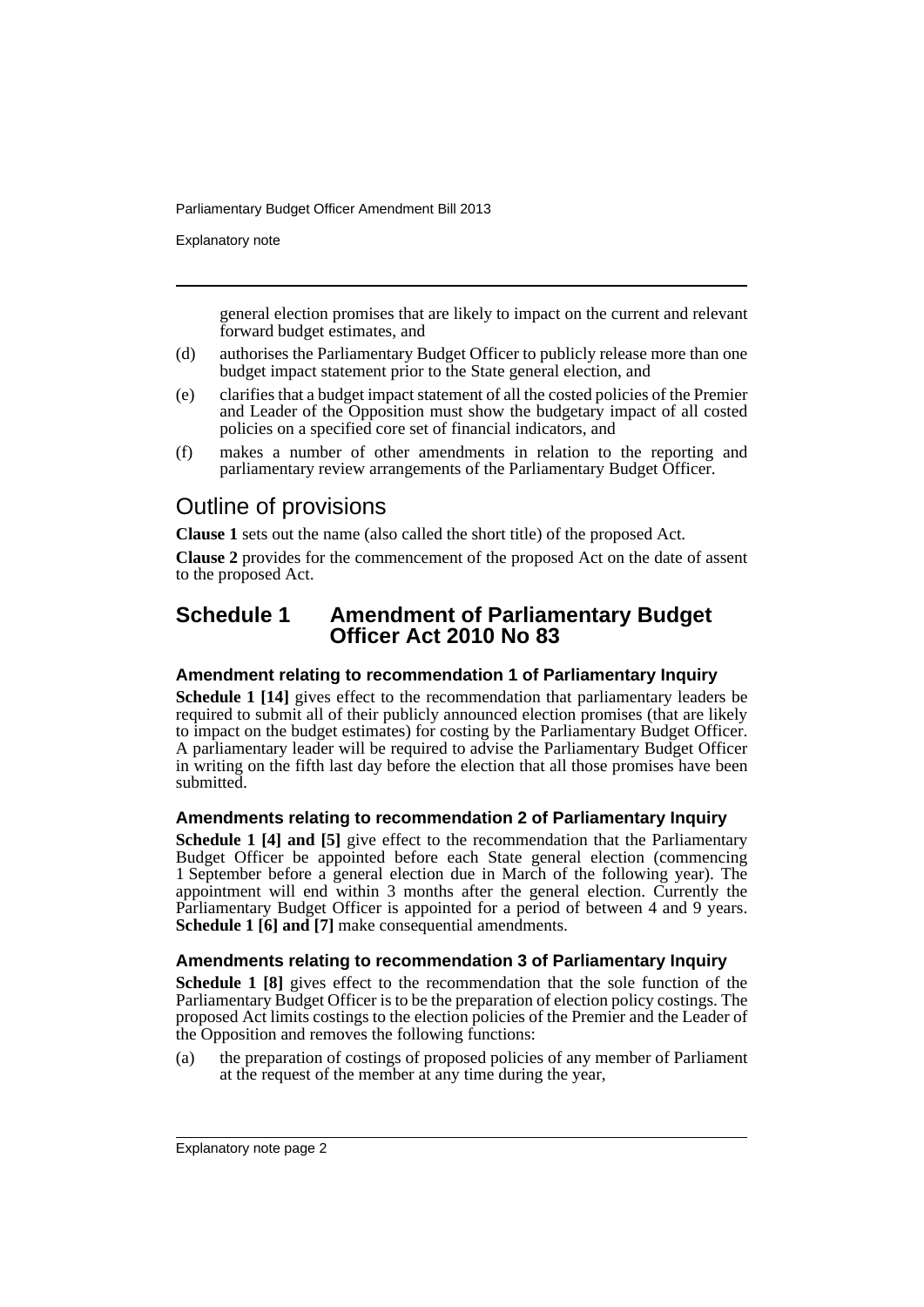Explanatory note

(b) providing to members of Parliament analysis, advice and briefings of a technical nature on financial, fiscal and economic matters (including in relation to costings of proposals included in the State budget).

**Schedule 1 [1], [3], [11], [12] and [13]** make consequential amendments.

#### **Amendment relating to recommendation 4 of Parliamentary Inquiry**

**Schedule 1 [9]** gives effect to the recommendation that the operational plan of the Parliamentary Budget Officer be prepared as soon as practicable after the appointment of the Parliamentary Budget Officer before a State general election (instead of after each State general election).

#### **Amendments relating to recommendations 5 and 6 of Parliamentary Inquiry**

**Schedule 1 [10]** gives effect to the recommendation that the Parliamentary Budget Officer furnish a report to the relevant parliamentary committee on his or her activities after the general election instead of furnishing an annual report.

**Schedule 1 [10]** also designates the Public Accounts Committee of the Legislative Assembly as the parliamentary committee that is to monitor and report on the activities of the Parliamentary Budget Officer. Currently, the Parliamentary Budget Officer reports to a committee of the Legislative Assembly and a separate committee of the Legislative Council.

#### **Amendment relating to recommendation 7 of Parliamentary Inquiry**

**Schedule 1 [20]** gives effect to the recommendation that the Parliamentary Budget Officer be permitted to release more than one budget impact statement during the pre-election period. Currently, the Parliamentary Budget Officer may only publicly release a single budget impact statement 5 days before the State general election. The Parliamentary Budget Officer is authorised by the amendment to publicly release revisions of a final budget impact statement following further costings of policies under the Principal Act after the public release of the statement.

#### **Amendments relating to recommendation 8 of Parliamentary Inquiry**

**Schedule 1 [17] and [18]** give effect to the recommendation that the content of budget impact statements be clarified. The amendment requires the Parliamentary Budget Officer to show the budgetary impact of all costed policies on the following financial indicators:

- (a) general government sector net operating result,
- (b) general government sector capital expenditure,
- (c) general government sector net lending/borrowing,
- (d) general government sector net financial liabilities,
- (e) total state sector net financial liabilities.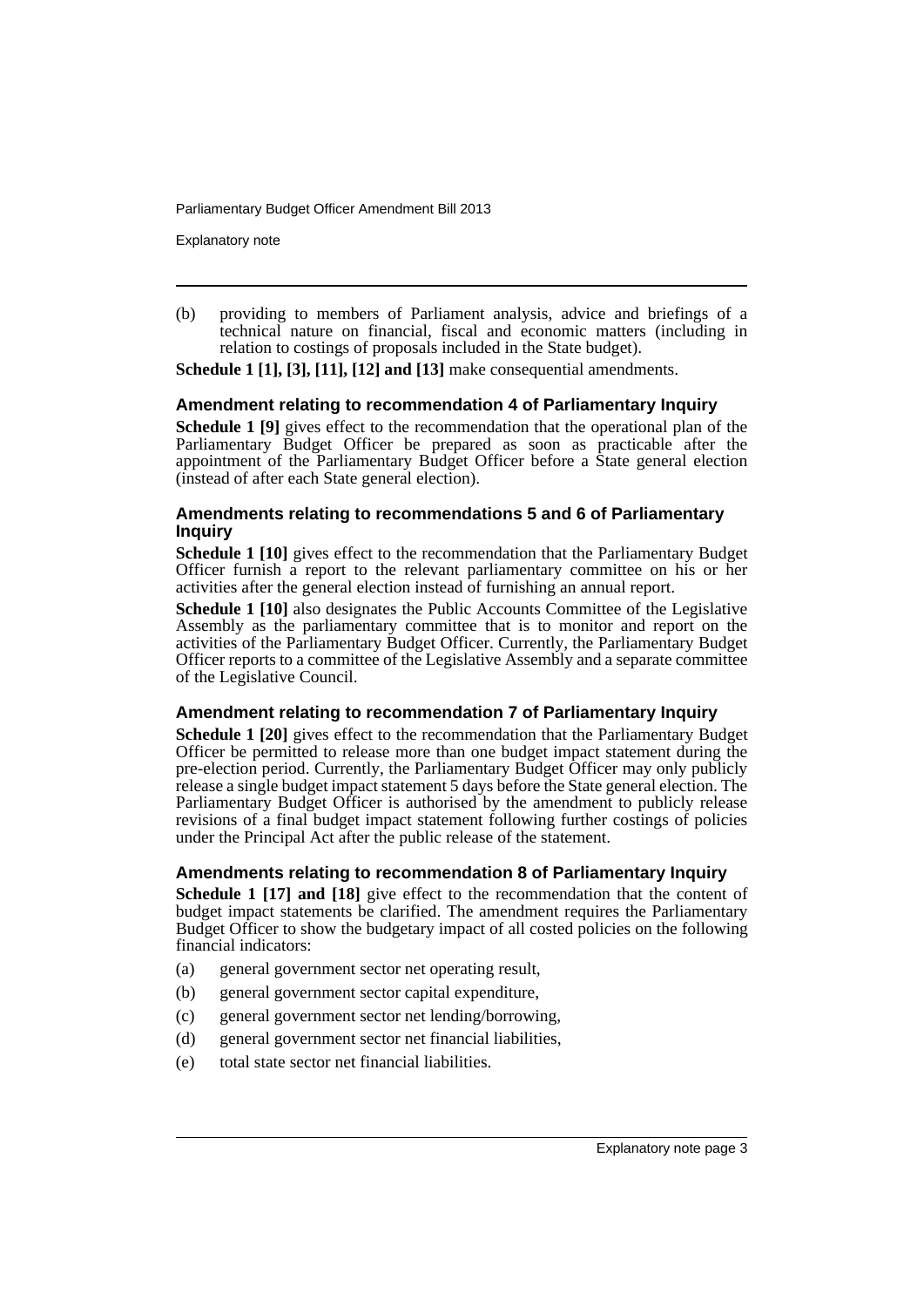Explanatory note

#### **Other amendments**

**Schedule 1 [2]** provides that State general elections for which election policy costings are required do not include any general election held following a no-confidence motion and dissolution of the Legislative Assembly before the end of the 4-year term of Parliament.

**Schedule 1 [15] and [16]** provide that election policy costings cannot be requested until the operational plan of the Parliamentary Budget Officer has been approved by the Presiding Officers and tabled in Parliament.

**Schedule 1 [19]** removes some spent editorial notes.

**Schedule 1 [21]** authorises the making of regulations of a savings and transitional nature consequent on the enactment of the proposed Act or of any other Act that amends the Principal Act.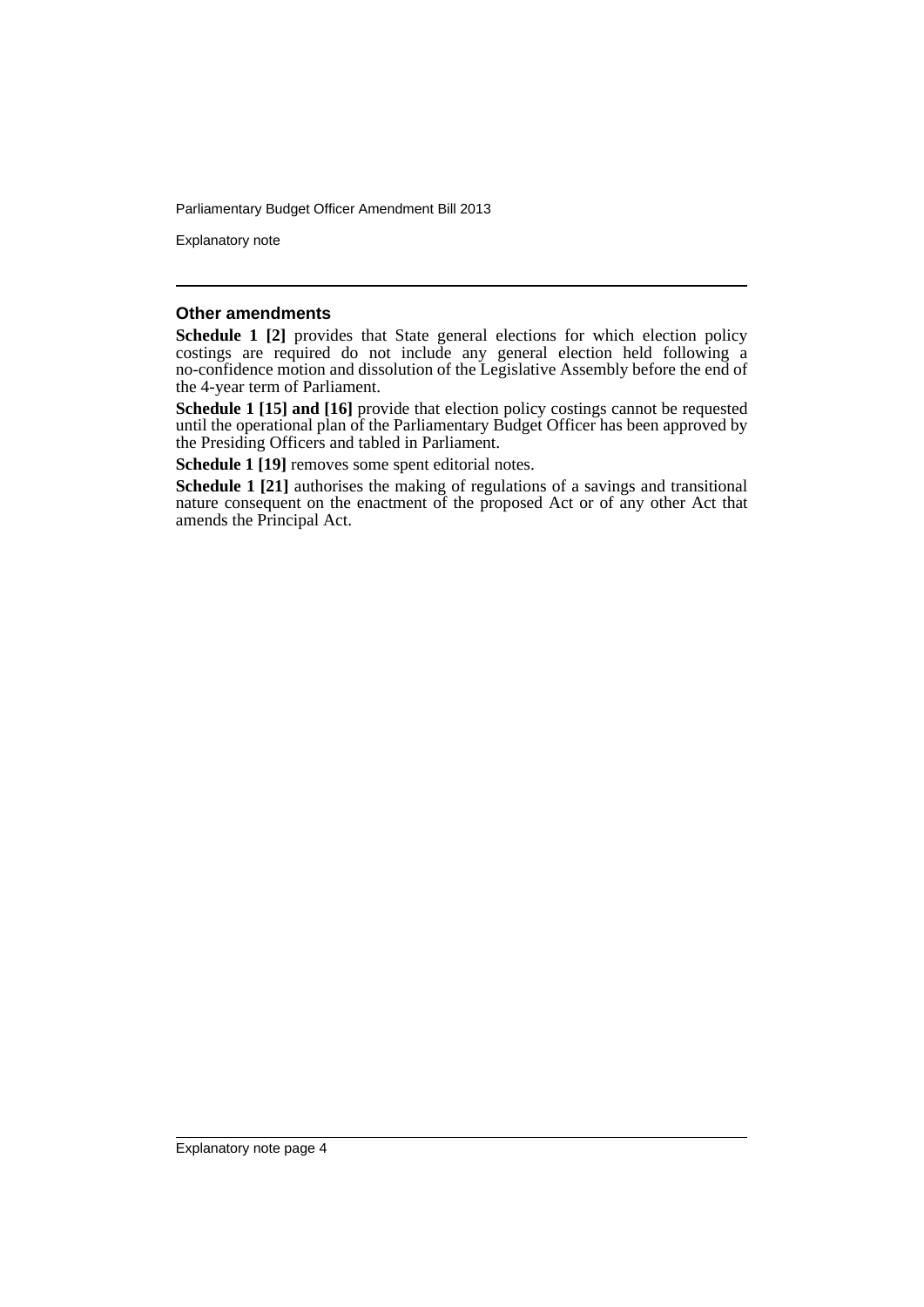First print



New South Wales

# **Parliamentary Budget Officer Amendment Bill 2013**

## **Contents**

|            |                                                             | Page |
|------------|-------------------------------------------------------------|------|
|            | Name of Act                                                 |      |
|            | 2 Commencement                                              |      |
| Schedule 1 | Amendment of Parliamentary Budget Officer Act 2010<br>No 83 |      |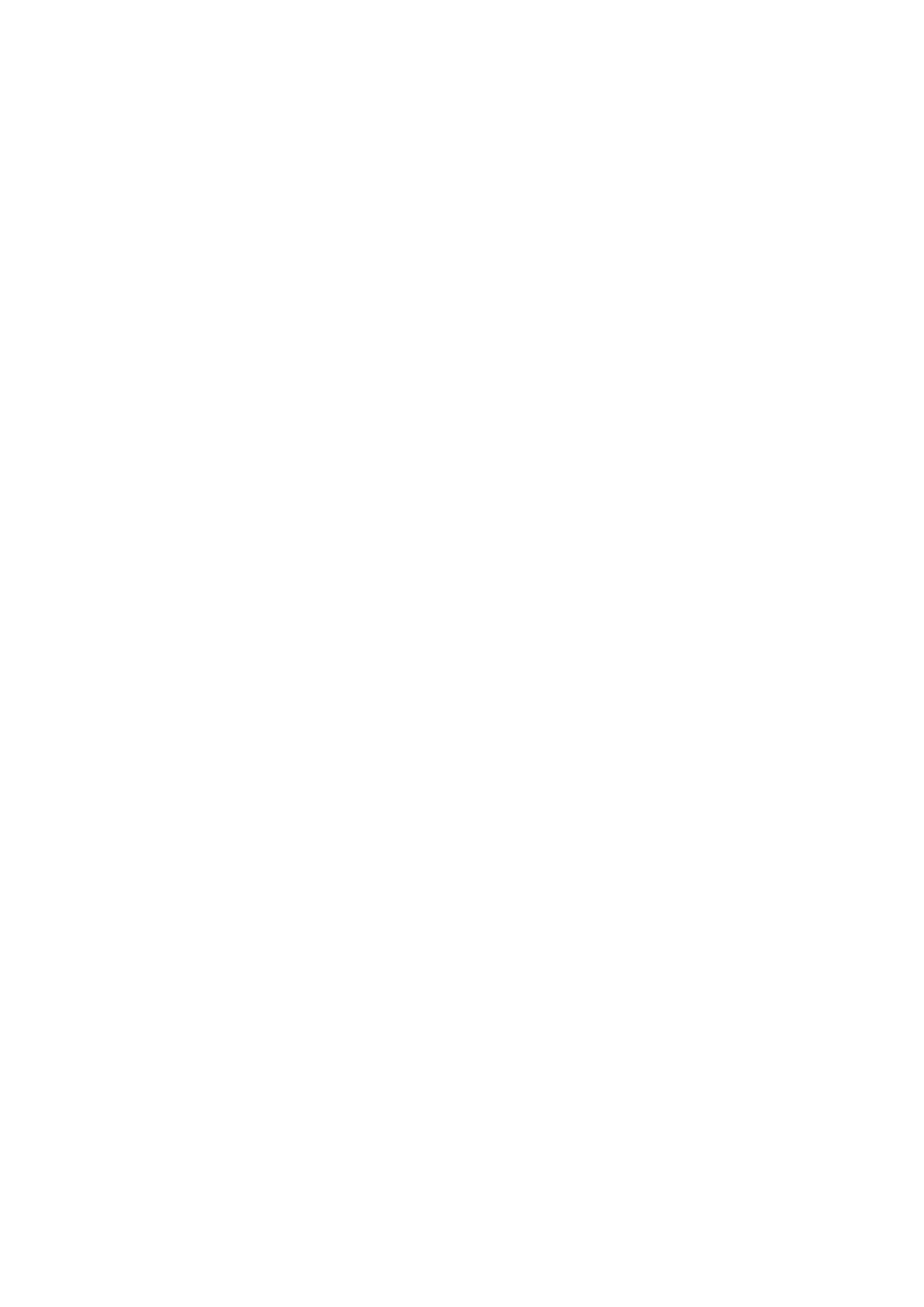

New South Wales

# **Parliamentary Budget Officer Amendment Bill 2013**

No , 2013

### **A Bill for**

An Act to amend the *Parliamentary Budget Officer Act 2010* to revise the role of the Parliamentary Budget Officer and to make further provision with respect to the costing of election promises.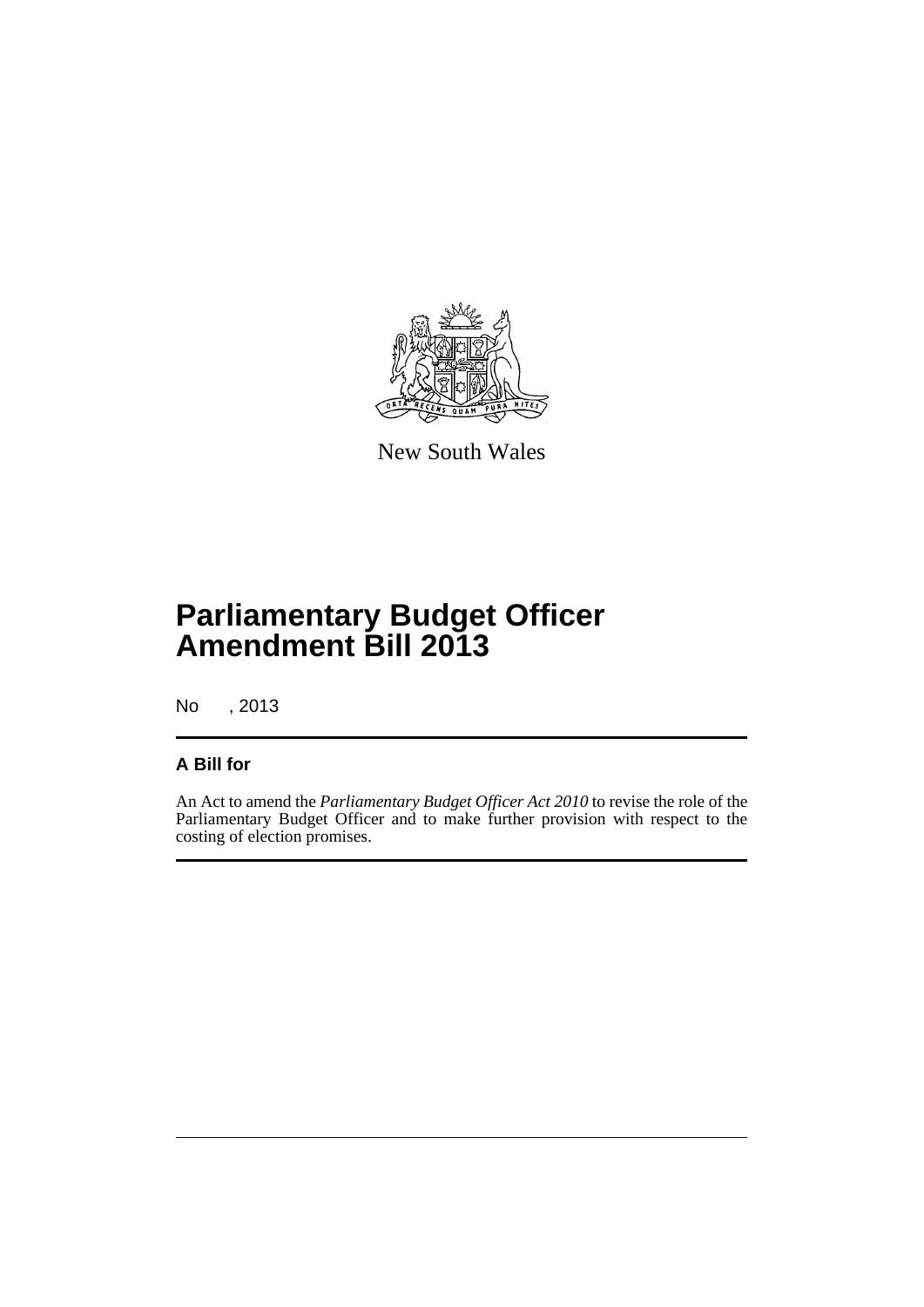<span id="page-7-1"></span><span id="page-7-0"></span>

| The Legislature of New South Wales enacts:                               |               |
|--------------------------------------------------------------------------|---------------|
| Name of Act                                                              | $\mathcal{P}$ |
| This Act is the <i>Parliamentary Budget Officer Amendment Act 2013</i> . | 3             |
| <b>Commencement</b>                                                      | 4             |
| This Act commences on the date of assent to this Act.                    | 5             |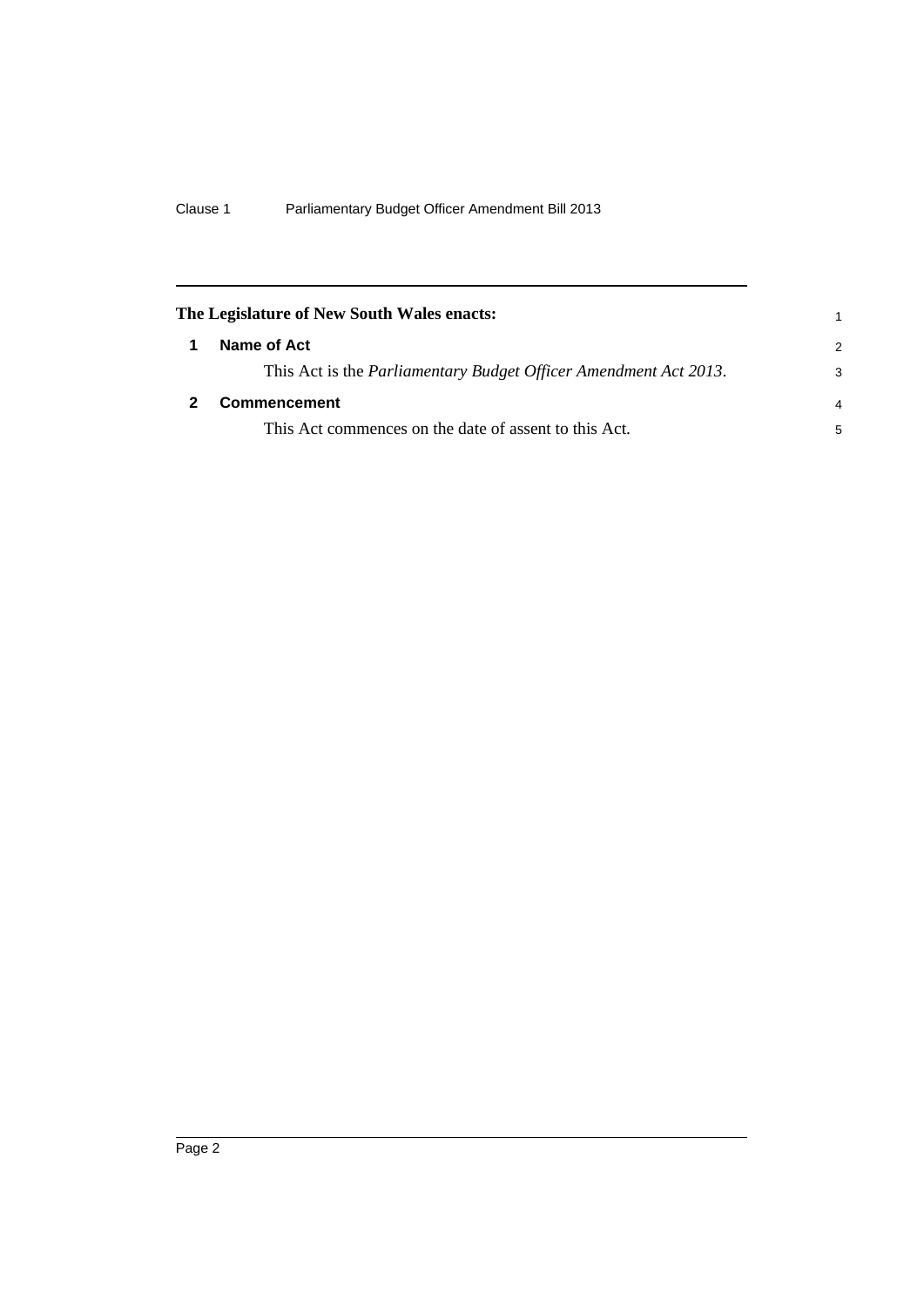Amendment of Parliamentary Budget Officer Act 2010 No 83 Schedule 1

<span id="page-8-0"></span>

| <b>Schedule 1</b> |                                                                                          | <b>Amendment of Parliamentary Budget</b><br>Officer Act 2010 No 83                                                                   | 1<br>$\overline{2}$ |  |  |
|-------------------|------------------------------------------------------------------------------------------|--------------------------------------------------------------------------------------------------------------------------------------|---------------------|--|--|
| [1]               | <b>Section 3 Definitions</b>                                                             |                                                                                                                                      |                     |  |  |
|                   | Omit the definition of <i>parliamentary leader</i> from section $3(1)$ . Insert instead: |                                                                                                                                      |                     |  |  |
|                   |                                                                                          | <i>parliamentary leader</i> means either of the following:                                                                           | 5                   |  |  |
|                   |                                                                                          | the Premier,<br>(a)                                                                                                                  | 6                   |  |  |
|                   |                                                                                          | the Leader of the Opposition.<br>(b)                                                                                                 | $\overline{7}$      |  |  |
| [2]               | Section 3 (1)                                                                            |                                                                                                                                      | 8                   |  |  |
|                   |                                                                                          | Insert in alphabetical order:                                                                                                        | 9                   |  |  |
|                   |                                                                                          | <b>State general election</b> does not include a State general election                                                              | 10                  |  |  |
|                   |                                                                                          | held following the dissolution of the Legislative Assembly,<br>unless the election is to be held after the due date for the election | 11<br>12            |  |  |
|                   |                                                                                          | following the expiry of the Legislative Assembly or within                                                                           | 13                  |  |  |
|                   |                                                                                          | 1 month before that due date.                                                                                                        | 14                  |  |  |
| $[3]$             | Section 3 (2)                                                                            |                                                                                                                                      | 15                  |  |  |
|                   | Omit the subsection.                                                                     |                                                                                                                                      | 16                  |  |  |
| [4]               |                                                                                          | <b>Section 6 Appointment of Parliamentary Budget Officer</b>                                                                         | 17                  |  |  |
|                   |                                                                                          | Omit section 6 (1). Insert instead:                                                                                                  | 18                  |  |  |
|                   | (1)                                                                                      | The Presiding Officers are to appoint a person as Parliamentary                                                                      | 19                  |  |  |
|                   |                                                                                          | Budget Officer for each State general election. Each appointment                                                                     | 20                  |  |  |
|                   |                                                                                          | is to take effect on or as soon as practicable after 1 September<br>immediately before the general election is due to be held.       | 21<br>22            |  |  |
| [5]               | <b>Section 7</b>                                                                         |                                                                                                                                      | 23                  |  |  |
|                   | Omit the section. Insert instead:                                                        |                                                                                                                                      |                     |  |  |
|                   | 7<br>Term of office of Parliamentary Budget Officer                                      |                                                                                                                                      |                     |  |  |
|                   | (1)                                                                                      | The Parliamentary Budget Officer holds office for the period that                                                                    | 26                  |  |  |
|                   |                                                                                          | is specified in his or her instrument of appointment. The period                                                                     | 27                  |  |  |
|                   |                                                                                          | cannot extend for more than 3 months after the holding of the<br>State general election for which the appointment was made.          | 28<br>29            |  |  |
|                   |                                                                                          |                                                                                                                                      |                     |  |  |
|                   | (2)                                                                                      | A person appointed as Parliamentary Budget Officer for a State<br>general election may be re-appointed for a subsequent State        | 30<br>31            |  |  |
|                   |                                                                                          | general election.                                                                                                                    | 32                  |  |  |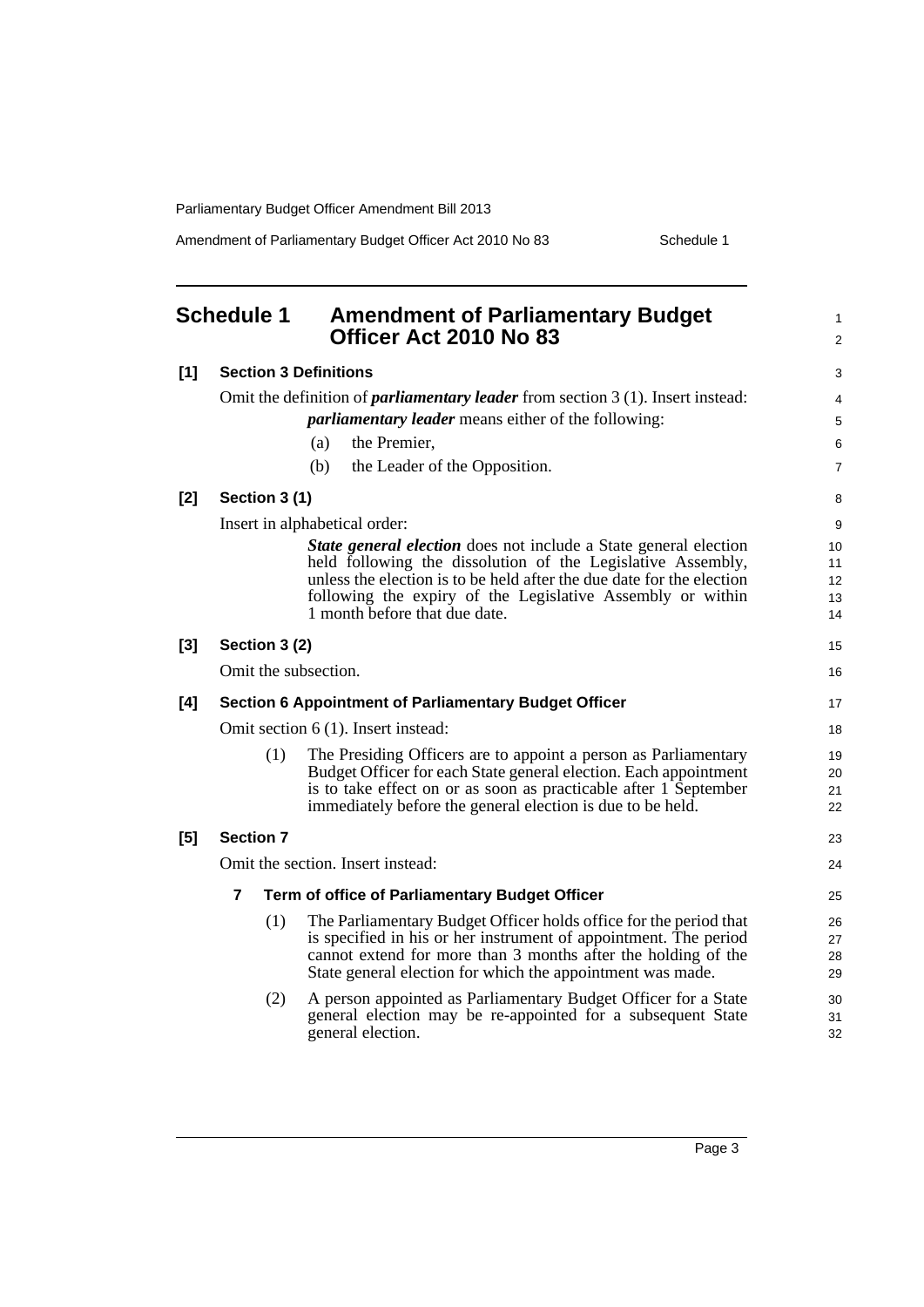Schedule 1 Amendment of Parliamentary Budget Officer Act 2010 No 83

| [6]    | Section 9 Vacancy in office of Parliamentary Budget Officer                                       |                                                                                                                                                                                                                                                                                                                                                                                          |                                    |  |  |  |
|--------|---------------------------------------------------------------------------------------------------|------------------------------------------------------------------------------------------------------------------------------------------------------------------------------------------------------------------------------------------------------------------------------------------------------------------------------------------------------------------------------------------|------------------------------------|--|--|--|
|        | Omit "and is not re-appointed" from section $9(1)(b)$ .                                           |                                                                                                                                                                                                                                                                                                                                                                                          |                                    |  |  |  |
| $[7]$  | Section 9 (3)                                                                                     |                                                                                                                                                                                                                                                                                                                                                                                          |                                    |  |  |  |
|        | Omit the subsection. Insert instead:                                                              |                                                                                                                                                                                                                                                                                                                                                                                          |                                    |  |  |  |
|        | (3)                                                                                               | If the office of the Parliamentary Budget Officer becomes vacant<br>before the Officer's duties with respect to the State general<br>election for which he or she was appointed have been completed,<br>the Presiding Officers are to appoint a person to fill the vacancy<br>for the balance of the predecessor's term of office.                                                       | 5<br>6<br>$\overline{7}$<br>8<br>9 |  |  |  |
| [8]    |                                                                                                   | Section 13 Functions relating to advice etc to members of Parliament                                                                                                                                                                                                                                                                                                                     | 10                                 |  |  |  |
|        |                                                                                                   | Omit the section.                                                                                                                                                                                                                                                                                                                                                                        |                                    |  |  |  |
| [9]    | Section 14 Operational plan                                                                       |                                                                                                                                                                                                                                                                                                                                                                                          |                                    |  |  |  |
|        | Omit "commencement of this Part and after each State general election" from<br>section 14 $(2)$ . |                                                                                                                                                                                                                                                                                                                                                                                          |                                    |  |  |  |
|        | Insert instead "appointment of the Parliamentary Budget Officer".                                 |                                                                                                                                                                                                                                                                                                                                                                                          |                                    |  |  |  |
| $[10]$ | <b>Section 15</b>                                                                                 |                                                                                                                                                                                                                                                                                                                                                                                          |                                    |  |  |  |
|        | Omit the section. Insert instead:                                                                 |                                                                                                                                                                                                                                                                                                                                                                                          |                                    |  |  |  |
|        | 15<br><b>Role of Public Accounts Committee</b>                                                    |                                                                                                                                                                                                                                                                                                                                                                                          |                                    |  |  |  |
|        | (1)                                                                                               | The Public Accounts Committee of the Legislative Assembly<br>may monitor and review the operations of the Parliamentary<br>Budget Officer appointed for a State general election and report<br>to Parliament on any matter relating to that Officer.                                                                                                                                     | 19<br>20<br>21<br>22               |  |  |  |
|        | (2)                                                                                               | The Parliamentary Budget Officer is to provide to the Public<br>Accounts Committee a copy of the operational plan of the<br>Parliamentary Budget Officer as soon as practicable after it is<br>approved by the Presiding Officers.                                                                                                                                                       | 23<br>24<br>25<br>26               |  |  |  |
|        | (3)                                                                                               | The Parliamentary Budget Officer is required to furnish a report<br>to the Public Accounts Committee as soon as practicable after the<br>holding of the State general election for which he or she was<br>appointed. The report may include recommendations on<br>operational arrangements and activities of the Parliamentary<br>Budget Officer in respect of future general elections. | 27<br>28<br>29<br>30<br>31<br>32   |  |  |  |
| $[11]$ | agencies                                                                                          | Section 16 Parliamentary Budget Officer to have access to Government                                                                                                                                                                                                                                                                                                                     | 33<br>34                           |  |  |  |
|        | Omit "or other" from section 16 (1).                                                              |                                                                                                                                                                                                                                                                                                                                                                                          |                                    |  |  |  |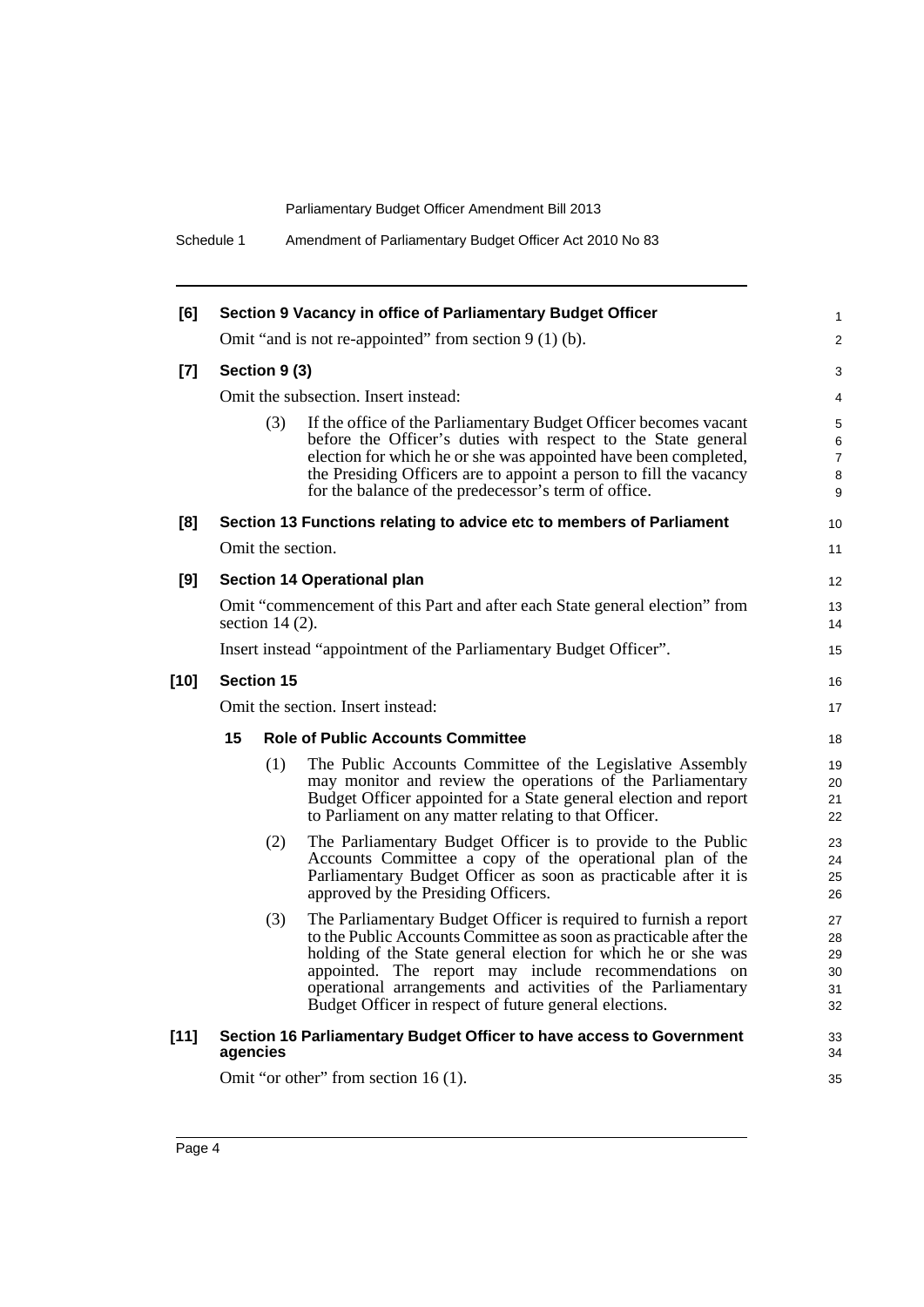| $[12]$ | Section 17 Confidentiality of information or documents relating to<br>election policy costings |                    |                                                       |                                                                                                                                                                                                                                                                                                                                                                                                                          | 1<br>$\overline{2}$                    |
|--------|------------------------------------------------------------------------------------------------|--------------------|-------------------------------------------------------|--------------------------------------------------------------------------------------------------------------------------------------------------------------------------------------------------------------------------------------------------------------------------------------------------------------------------------------------------------------------------------------------------------------------------|----------------------------------------|
|        | Omit section 17 $(1)$ $(b)$ and $(2)$ $(b)$ .                                                  |                    |                                                       |                                                                                                                                                                                                                                                                                                                                                                                                                          |                                        |
| $[13]$ |                                                                                                | Section 17 (3) (c) |                                                       |                                                                                                                                                                                                                                                                                                                                                                                                                          | 4                                      |
|        | Omit "or other".                                                                               |                    |                                                       |                                                                                                                                                                                                                                                                                                                                                                                                                          |                                        |
| $[14]$ | Section 18 Request for election policy costings by parliamentary leaders                       |                    |                                                       |                                                                                                                                                                                                                                                                                                                                                                                                                          | 6                                      |
|        | Insert before section $18(1)$ :                                                                |                    |                                                       |                                                                                                                                                                                                                                                                                                                                                                                                                          | $\overline{7}$                         |
|        |                                                                                                | (1A)               | A parliamentary leader has the following obligations: |                                                                                                                                                                                                                                                                                                                                                                                                                          |                                        |
|        |                                                                                                |                    | (a)                                                   | a parliamentary leader is to have costed under this Part all<br>the policies of the leader's party that are proposed to be<br>implemented if the party is elected to Government at the<br>next State general election and that are likely to impact on<br>the current and relevant forward budget estimates,                                                                                                             | 9<br>10<br>11<br>12<br>13              |
|        |                                                                                                |                    | (b)                                                   | a parliamentary leader is to advise the Parliamentary<br>Budget Officer in writing on the fifth last day before the<br>State general election is due to be held that all such policies<br>of the leader's party have been notified to the<br>Parliamentary Budget Officer.                                                                                                                                               | 14<br>15<br>16<br>17<br>18             |
|        |                                                                                                |                    |                                                       | This subsection does not place an obligation on a parliamentary<br>leader that is enforceable in a court or tribunal.                                                                                                                                                                                                                                                                                                    | 19<br>20                               |
| $[15]$ |                                                                                                | <b>Section 19</b>  |                                                       |                                                                                                                                                                                                                                                                                                                                                                                                                          | 21                                     |
|        | Omit the section. Insert instead:                                                              |                    |                                                       |                                                                                                                                                                                                                                                                                                                                                                                                                          | 22                                     |
|        | 19                                                                                             |                    |                                                       | When election policy costings to be requested                                                                                                                                                                                                                                                                                                                                                                            | 23                                     |
|        |                                                                                                | (1)                |                                                       | Election costing requests are to be made by a parliamentary<br>leader after the operational plan prepared by the Parliamentary<br>Budget Officer under section 14 has been approved by the<br>Presiding Officers and tabled in each House of Parliament. The<br>requests are to be made in sufficient time before the State general<br>election to enable the parliamentary leader to comply with<br>section 18 $(1A)$ . | 24<br>25<br>26<br>27<br>28<br>29<br>30 |
|        |                                                                                                | (2)                |                                                       | For the purposes of subsection $(1)$ , an operational plan that is<br>approved by the Presiding Officers during a period when a House<br>of Parliament is not sitting is taken to have been tabled if it has<br>been provided to the Public Accounts Committee under<br>section 15 $(2)$ .                                                                                                                               | 31<br>32<br>33<br>34<br>35             |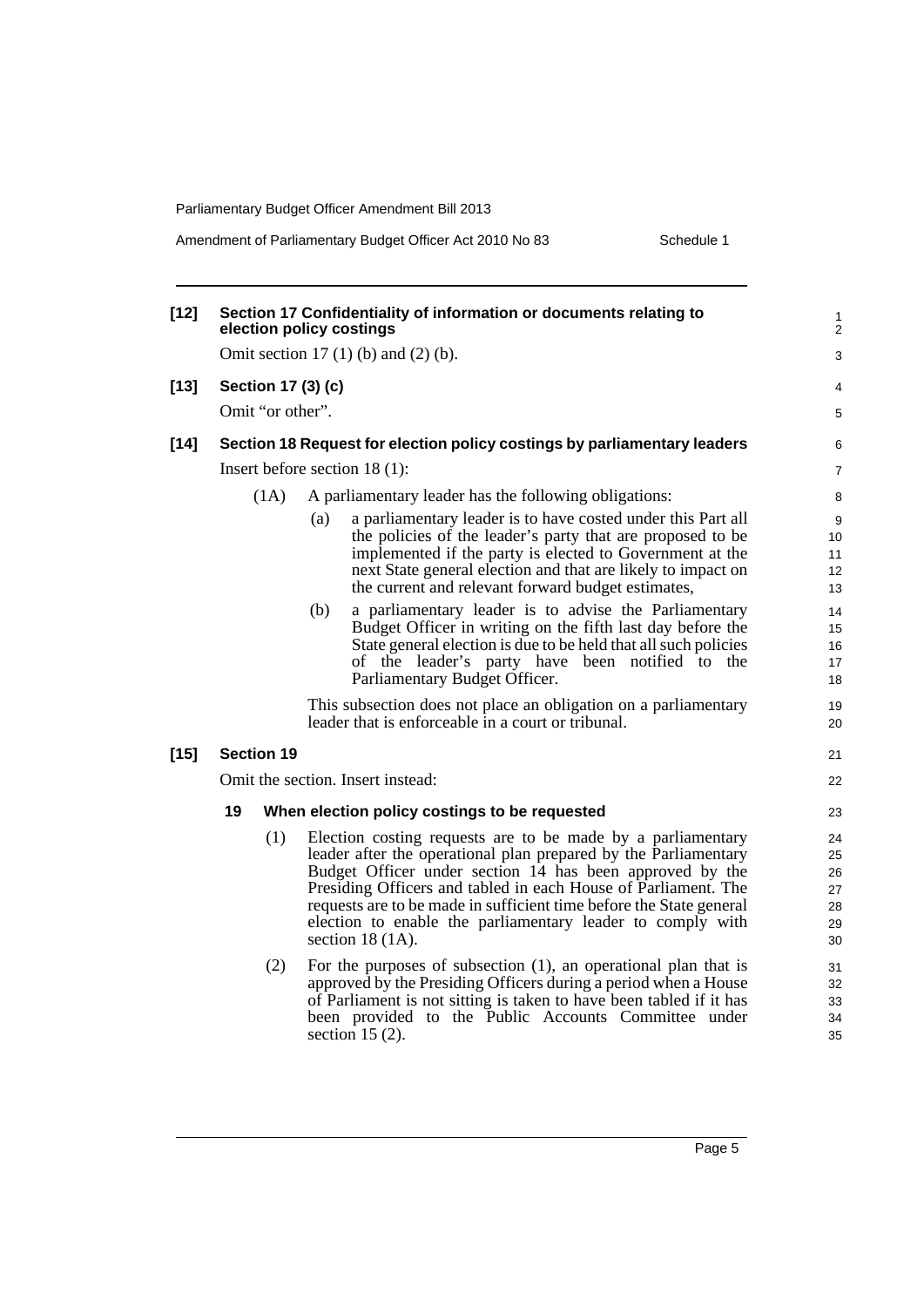Schedule 1 Amendment of Parliamentary Budget Officer Act 2010 No 83

| $[16]$ |                                                                                                                                        |     | Section 23 Budget impact statements for all costed policies                                                                                                                                                                                                                                                 | 1                          |  |
|--------|----------------------------------------------------------------------------------------------------------------------------------------|-----|-------------------------------------------------------------------------------------------------------------------------------------------------------------------------------------------------------------------------------------------------------------------------------------------------------------|----------------------------|--|
|        | Omit ", during the pre-election period," from section 23 (1).                                                                          |     |                                                                                                                                                                                                                                                                                                             |                            |  |
| $[17]$ | <b>Section 23 (2)</b>                                                                                                                  |     |                                                                                                                                                                                                                                                                                                             |                            |  |
|        | Omit "The budget impact statement is also to show the impact of all the costed<br>policies on the State's net financial liabilities.". |     |                                                                                                                                                                                                                                                                                                             |                            |  |
| $[18]$ | Section 23 (2A)                                                                                                                        |     |                                                                                                                                                                                                                                                                                                             | 6                          |  |
|        | Insert after section $23(2)$ :                                                                                                         |     |                                                                                                                                                                                                                                                                                                             |                            |  |
|        | (2A)                                                                                                                                   |     | The budget impact statement is also to show the impact of all the<br>costed policies on the following financial indicators:                                                                                                                                                                                 | 8<br>9                     |  |
|        |                                                                                                                                        | (a) | general government sector net operating result, being the<br>difference<br>and revenues<br>between<br>expenses<br>from<br>transactions for the general government sector,                                                                                                                                   | 10<br>11<br>12             |  |
|        |                                                                                                                                        | (b) | general government sector capital expenditure,                                                                                                                                                                                                                                                              | 13                         |  |
|        |                                                                                                                                        | (c) | general government sector net lending/borrowing, being<br>the financing requirement for the general government<br>sector that equals transactions in financial assets less<br>transactions in liabilities.                                                                                                  | 14<br>15<br>16<br>17       |  |
|        |                                                                                                                                        | (d) | general government sector net financial liabilities, being<br>the financial obligations of the general government sector<br>(including debt, unfunded superannuation liabilities,<br>insurance liabilities and employee related liabilities) less<br>its financial assets (including cash and investments), | 18<br>19<br>20<br>21<br>22 |  |
|        |                                                                                                                                        | (e) | total state sector net financial liabilities.                                                                                                                                                                                                                                                               | 23                         |  |
| $[19]$ | Section 23 (3) and (5)                                                                                                                 |     |                                                                                                                                                                                                                                                                                                             |                            |  |
|        | Omit the notes to the subsections.                                                                                                     |     |                                                                                                                                                                                                                                                                                                             |                            |  |
| $[20]$ | <b>Section 23 (7)</b>                                                                                                                  |     |                                                                                                                                                                                                                                                                                                             |                            |  |
|        | Insert after section $23(6)$ :                                                                                                         |     |                                                                                                                                                                                                                                                                                                             |                            |  |
|        | (7)                                                                                                                                    |     | The Parliamentary Budget Officer may publicly release revisions<br>to a final budget impact statement following further costings of<br>policies under this Part after the public release of the statement.                                                                                                  | 28<br>29<br>30             |  |
|        |                                                                                                                                        |     |                                                                                                                                                                                                                                                                                                             |                            |  |